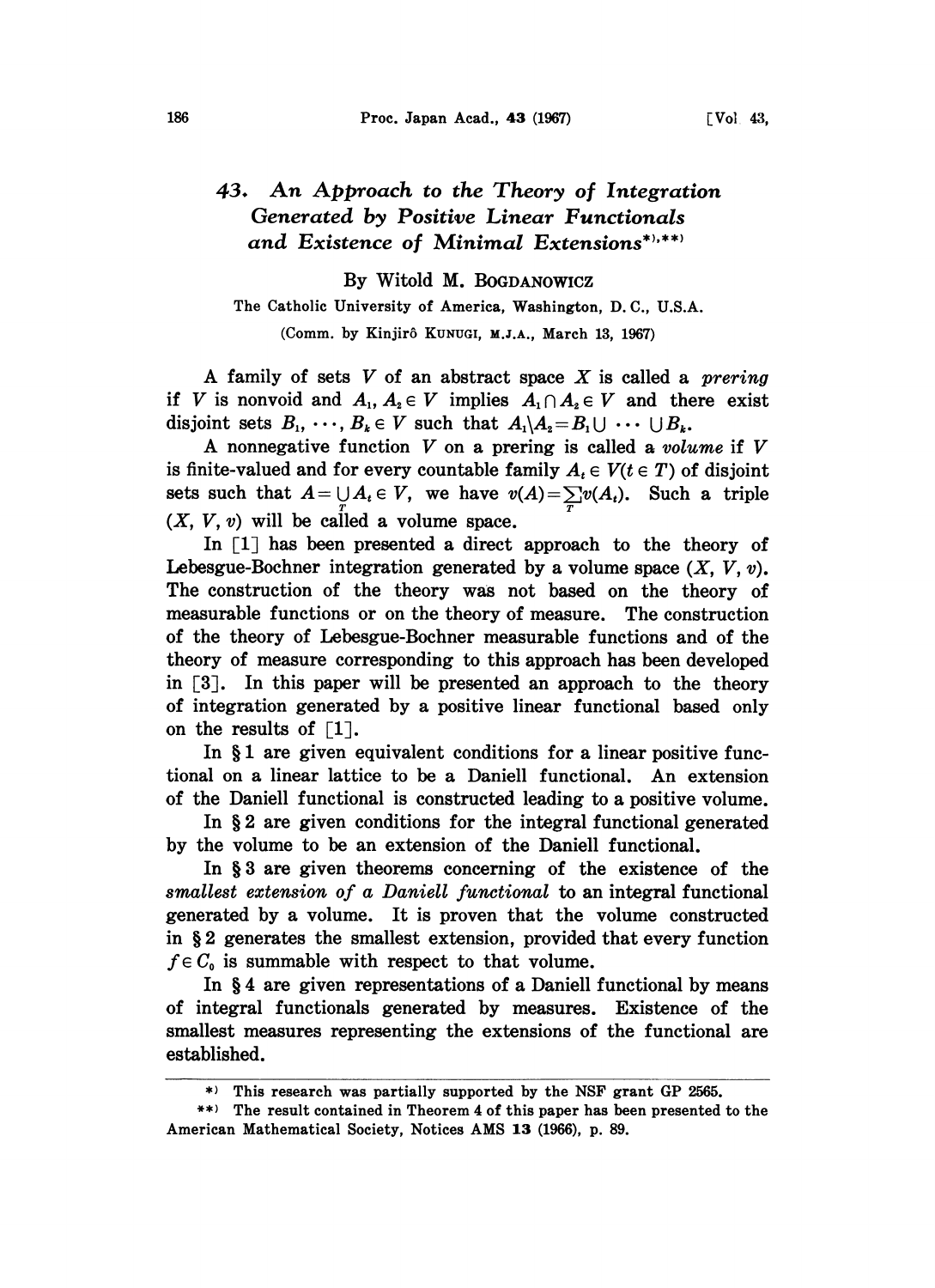In §5 is given a Baire type characterization of the space of Lebesgue-Bochner summable and measurable functions. Every such a function is equal almost everywhere to a function of the fourth Baire class  $C(Y)$  if the class  $C_0(Y)$  is defined to consist of sums of functions of the form  $f \cdot y$  where  $f \in C_0$  and  $y \in Y$ .

§1. Basic extensions of a Daniell functional from the linear lattice. Let  $C_0$  be a linear space of real-valued functions on an abstract set X. Define the following operations  $|f|, f \cup g, f \cap g$ ,  $f^+$ ,  $f^-$  by means of the formulas  $|f(x)=|f(x)|$ ,  $(f\cup g)(x)=\sup\{f(x),$  $g(x)$ ,  $(f \cap g)(x) = \inf\{f(x), g(x)\}, f^+(x) = \sup\{f(x), 0\}, f^-(x) = \sup\{-f(x), 0\}$ for all  $x \in X$ .

**Proposition 1.** Let  $C_0$  be a linear space of real-valued functions on an abstract set  $X$ . Then the following conditions are equivalent: (a)  $|f| \in C_0$  for all  $f \in C_0$ , (b)  $f \cup g \in C_0$  for all f,  $g \in C_0$ , (c)  $f \cap g \in C_0$ for all  $f, g \in C_0$ , (d)  $f^+, f^- \in C_0$  for all  $f \in C_0$ .

A linear space  $C_0$  of real-valued functions on X satisfying one of the conditions of the proposition will be called in this paper a linear lattice.

If  $L$  is a family of real-valued functions then we define the subfamily  $L^+$  to consist of all nonnegative functions  $f \in L$ .

Let f, g be two functions on the set X. We shall write  $f < g$ if  $f(x) \leq g(x)$  for all  $x \in X$ . Similarly we define the relation  $f \geq g$ . We shall say that the sequence of functions  $f_n$  is *increasingly* (decreasingly) convergent to f if  $f_n \leq f_{n+1}$  ( $f_n \geq f_{n+1}$  respectively) and  $f_*(x) \rightarrow f(x)$  for all  $x \in X$ . It will be convenient to admit that an increasing unbounded sequence of real numbers is convergent to  $\infty$ .

Let J be a real-valued functional on the space  $C_0$ . We say that the functional is *positive* if  $J(f) \geq 0$  for all  $f \in C_0^+$ . Notice that if J is a positive linear functional and  $f, g \in C_0$  and  $f \leq g$  then  $Jf \leq Jg$ .

The following proposition is basic for constructions of integrals generated by positive linear functionals (compare Bourbaki  $\lceil 4 \rceil$ , Loomis  $[5]$  p. 30-31, Riesz  $[6]$  Chapter 3, Stone  $[6]$ ).

Proposition 2. Let  $C_0$  be a linear lattice and J be a linear positive functional on  $C_{0}$ . Then the following conditions are equivalent

(a)  $Jf_{\ast}\rightarrow 0$  for every sequence  $f_{\ast}\in C_0$  decreasingly convergent to 0, (b)  $Jf_* \rightarrow Jf$  for every sequence  $f_* \in C_0$  increasingly or decreasingly convergent to  $f \in C_0$ ,

(c) if  $f, f_* \in C_0^+$  and  $f = f_1 + f_2 + \cdots$  then  $Jf = Jf_1 + Jf_2 + \cdots$ ,

(d) if  $g, f_* \in C_0$  and the sequence  $f_*$  increasingly converges to a function f such that  $g \leq f$  then  $Jg \leq \lim Jf_n$ , function f such that  $g \leq f$  then  $Jg \leq \lim_{n=1} Jf_n$ ,<br>
(e) if  $f, f_n \in C_0^+$  and  $f \leq \sum_{n=1}^{\infty} f_n$  then  $Jf \leq \sum_{n=1}^{\infty} Jf_n$ ,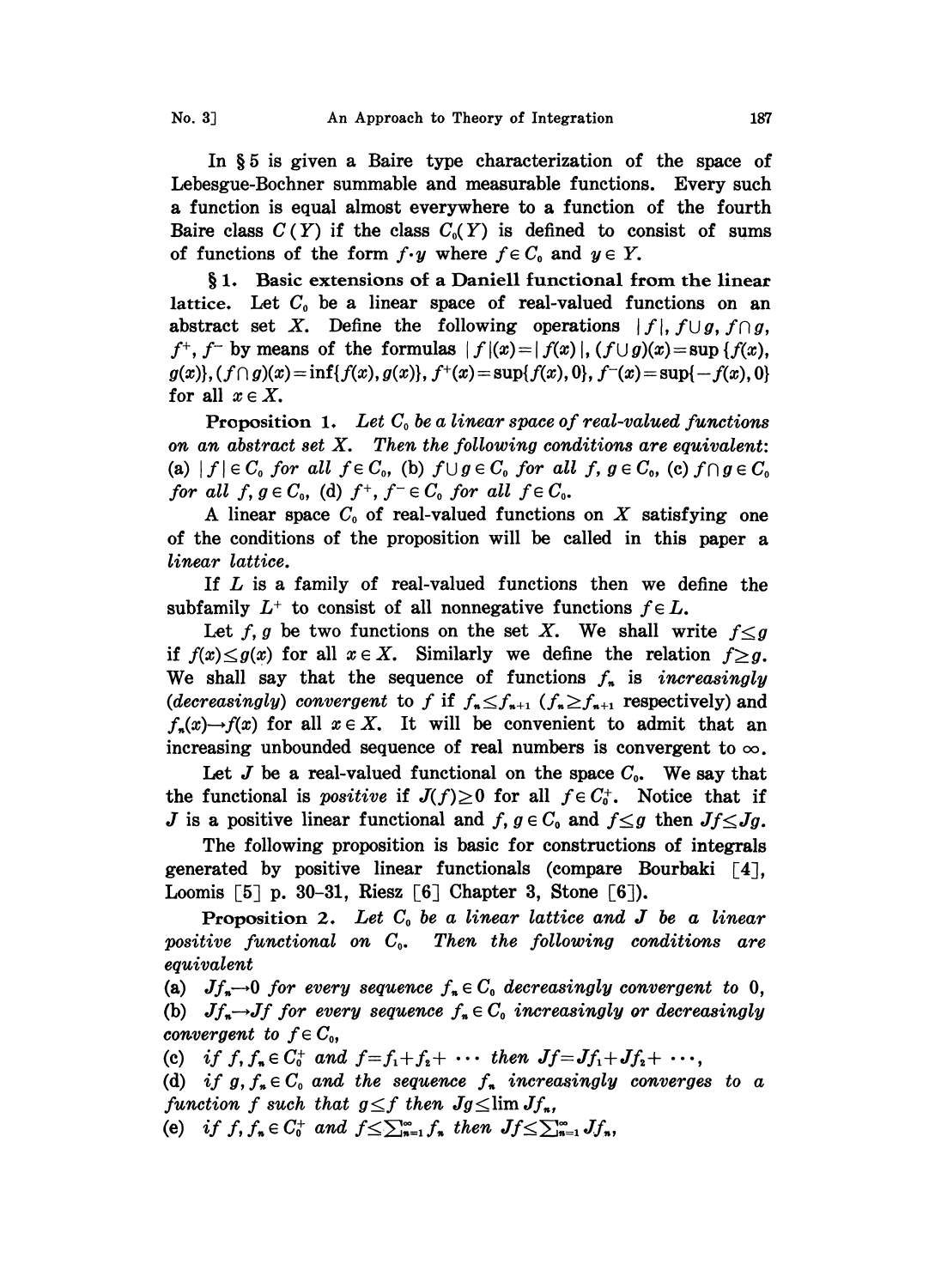(f) if  $g_n, f_n \in C_0$  and  $g_n, f_n$  increasingly converge to g and f respectively and  $g \leq f$  then  $\lim Jg_n \leq \lim Jf_n$ .

A linear positive functional  $J$  on a linear lattice  $C_0$  will be called a Daniell functional if it satisfies one of the conditions  $(a)$ -(f) of Proposition 2. The condition  $(a)$  and conditions  $(b)$ ,  $(c)$ ,  $(d)$ ,  $(f)$  as its consequence were used by Daniell, Riesz, Loomis. The condition (e) as an axiom on the functional  $J$  was used by Stone.

Let  $J$  be a Daniell functional on a linear lattice  $C_0$ . Denote by C the set of all functions f such that there exists a sequence  $f_n \in C_0$ increasingly convergent to the function  $f$  and such that the sequence  $Jf_n$  of numbers is bounded. We allow the function f to take on also the value  $\infty$ . Put  $Jf=\lim Jf_n$ . From the condition (f) of Prop. 2 we see that the expression  $Jf$  is well defined, that is it does not depend on the particular choice of the sequence  $f_{n}$ .

Notice that  $C_0 \subset C$  and the functional J just defined is an extension of the functional from the space  $C_0$  onto the space  $C$ .

**Proposition 3.** (1) The set C of functions forms a positive cone, that is if  $f, g \in C$  then  $f+g \in C$ , and if  $t \geq 0$  and  $f \in C$  then  $tf \in C$ .

(2) The set C is closed under lattice operations, that is if  $f, g \in C$ then  $f \cup g$ ,  $f \cap g \in C$ .

(3) The functional J is additive, positively homogeneus, and increasing on C that is, if  $f, g \in C$  then  $J(f+g) = Jf+Jg$ , if  $t \ge 0$ and  $f \in C$  then  $J(tf) = tJf$ , and if  $f, g \in C$  and  $f \leq g$  then  $Jf \leq Jg$ .

(4) If a sequence  $f_n \in C$  increasingly converges to a function f and the sequence  $Jf_n$  is bounded then  $f \in C$  and  $Jf_n \rightarrow Jf$ .

Denote by  $D$  the set of all functions  $f$  for which there exist finite-valued functions  $g_1, g_2 \in C$  such that  $f=g_1-g_2$ . Put  $Jf=Jg_1$ .  $-Jg<sub>2</sub>$ . From properties of the functional J on the cone C we can easily prove that the above definition is correct. Notice  $C_0 \subset C \cap D \subset D$ . It is easy to see that the functional  $J$  just defined is an extension of the functional from the space  $C_0$  onto the space D.

**Proposition 4.** (1) The set D of functions is linear.

(2) The functional J is linear and increasing on D.

(3) If  $f, f_n \in D^+$  and  $f = f_1 + f_2 + \cdots$  then  $Jf = Jf_1 + Jf_2 + \cdots$ .

§2. Extension of a Daniell functional to an integral with respect to a volume. Denote by H the family of all sets  $Q\subset X$ such that  $c_0 \in C$  and there exists a function  $f \in C_0$  such that  $c_0 \leq f$ , where  $c_{\varrho}$  denotes the characteristic function of the set  $Q$ .

Let V be the family of all sets af the form  $A=Q_1\backslash Q_2$  where  $Q_{\scriptscriptstyle1},\,Q_{\scriptscriptstyle2} \in H.$ 

A family of sets is called <sup>a</sup> lattice if it is closed under the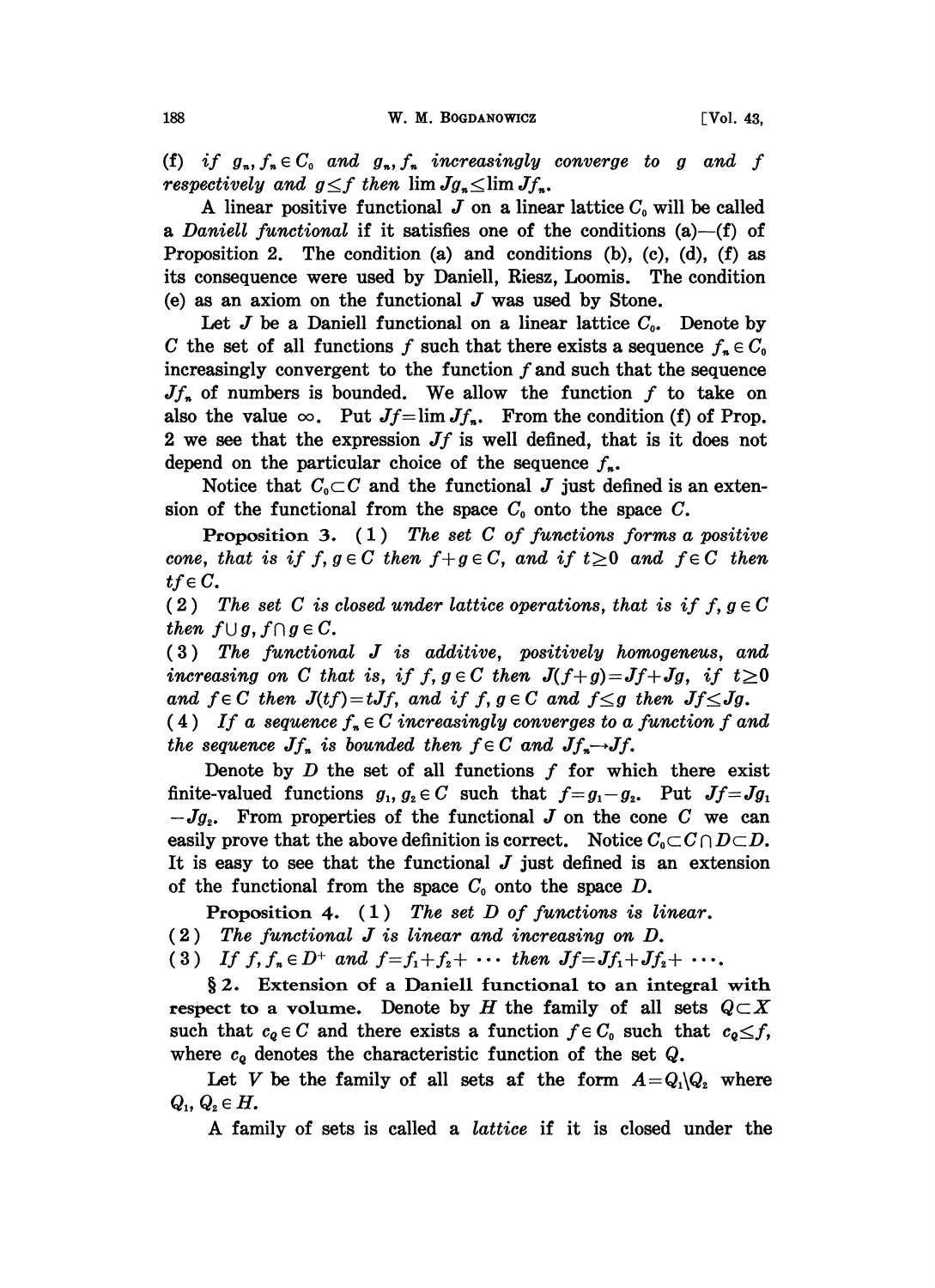operations of finite intersection and finite union. Theorem 1.

- $(1)$  The family H of sets forms a lattice.
- $(2)$  The family V of sets forms a prering.
- (3) If  $A \in V$  then  $c_A \in D$ .

From (3) of Theorem 1 we get that the function  $v(A) = Jc_A$  is well defined for all  $A \in V$ .

Theorem 2. The function  $v$  is a positive volume on the prering V.

The triple  $(X, V, v)$  will be called the *volume space generated* by the functional  $J$ . Let  $L$  be the space of real-valued summable functions generated by the volume  $v$ . Let  $\vert$  be the integral functional that is  $\int_{-\infty}^{x} f f dv$  for all  $f \in L$ . We shall write  $g \subset f$  if the function  $f$  is an extension of the function  $g$ .

Theorem 3. The following two conditions are equivalent:  $J\subset\left\{ \text{ and }C_{0}\subset L\right\}$ 

A related result was obtained by Zaanen  $\lceil 8 \rceil$ .

We shall say that the linear lattice  $C_0$  satisfies the Stone condition if for every function  $f \in C_0$  we have  $f \cap 1 \in C_0$ . This condition was introduced in  $\lceil 7 \rceil$ . II.

Theorem 4. If the linear lattice  $C_0$  satisfies the Stone condi-**Theorem 4.** If the theat tall<br>tion then  $C_0 \subset L$  and therefore  $J \subset \int$ .

3. Existence of the smallest extension of a Daniell functional to an integral generated by a volume. Let  $w$  be a volume and  $\int$  be the corresponding integral functional defined on the space  $L_{\nu}$  of all real-valued w-summable functions. If F is a family of such functionals then we shall say that a functional  $e_{w_0} \in F$  is the smallest in F if  $\int_{w_0} \subset \int_w$  for all  $\int_w \subset F$ .

Theorem 5. The integral functional  $\Biggl\{\bigoplus_{i=1}^{\infty} i_i s$  the smallest in the family of all integral functionals  $\setminus$  such that  $J\subset \setminus$  , provided that the linear lattice  $C_0$  is contained in the space  $L_i$  of all realvalued v-summable functions.

§4. Extensions of a Daniell functional to integrals generated by measures and existence of the minimal representing measures. If B is a sigma-ring of subsets of the space X and  $\mu$ is a measure on B then the family<br>  $W = \{A \in B: \mu(A) < \infty\}$ 

$$
W{=}\{A\in B\colon \mu(A){<}\infty\}
$$

is a prering. Let  $\bar{\mu}$  be the Lebesgue completion of the measure  $\mu$ that is the smallest complete measure  $\eta$  such that  $\mu \subset \eta$ . Denote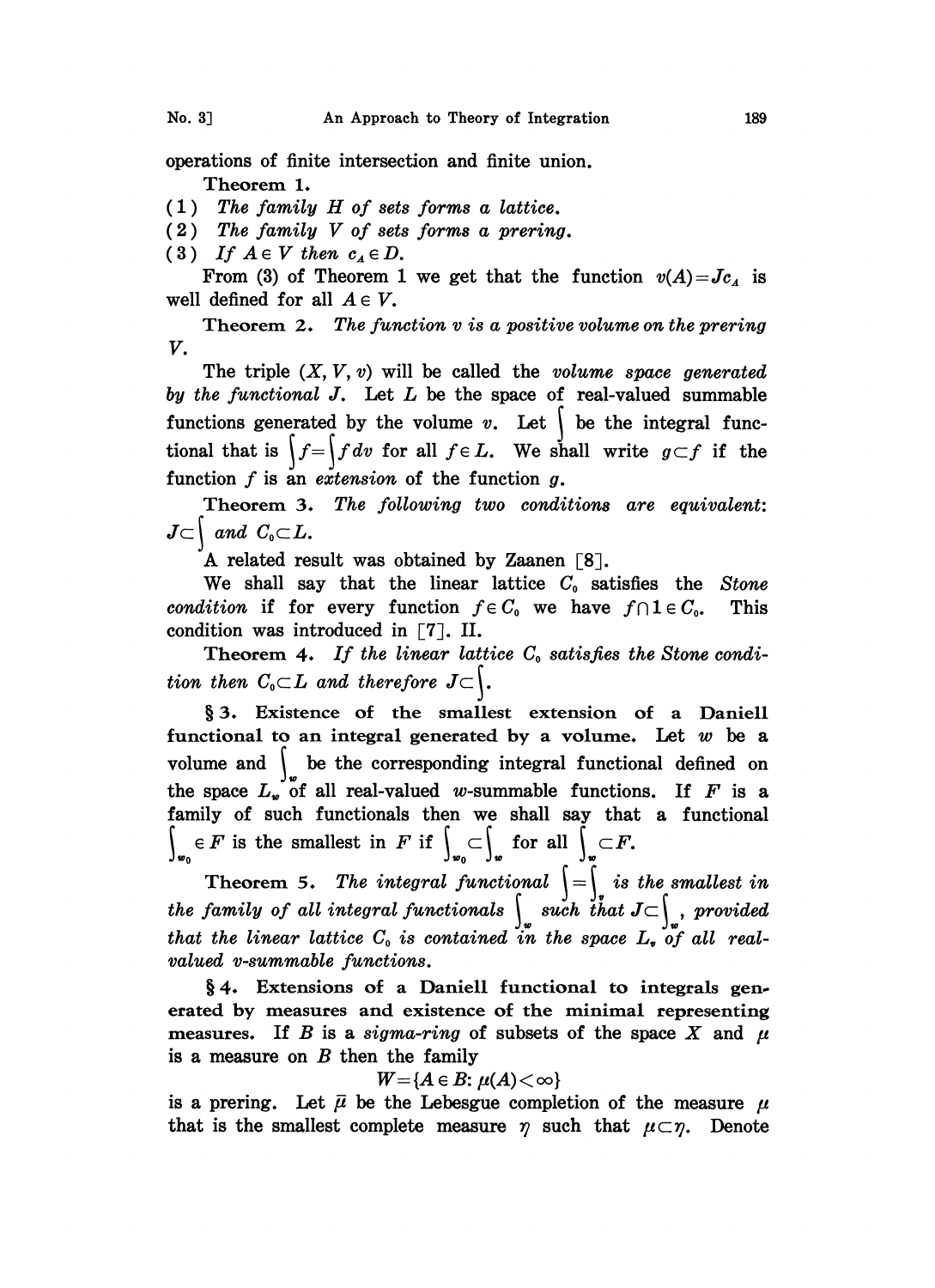by w the restriction of the measure  $\mu$  to the prering W. It is easy to prove that the space  $L(w, Y)$  of Lebesgue Bochner summable functions as developed in [1] coinsides with the space  $L(\bar{\mu}, Y)$  of Lebesgue-Bochner summable functions obtained by any classical construction and more-over we have  $|| ||_{w} = || ||_{\overline{\mu}}$  and  $\int f dw = \int f d\mu$ for all  $f \in L(w, Y)$ .

In this paper by integration with respect to a measure  $\mu$  we shall understand the integration generated by the volume  $w$ .

Let  $J$  be a Daniell functional and  $(X, V, v)$  be the volume space generated by J. Let  $\mu$ , be the measure generated by v by means of the construction presented in §3, [3]. Let M be the smallest sigma-ring containing V and  $\mu$  the restriction of the measure  $\mu$ . to M.

Denote by  $\int_{\mu}$  the integral functional defined by the formula  $\int_{\mu} (f) = \int f d\mu$  for all  $f \in L(\mu, R)$ .

Theorem 6. If  $C_0 \subset L = L$ , then the measure  $\mu(\mu)$  is the smallest measure (the smallest complete measure, respectively)  $\eta$ such that  $J\subset$ .

From this theorem we get

Theorem 7. The Lebesgue completion  $\bar{\mu}$  of the measure  $\mu$ coinsides with the measure  $\mu_{\bullet}$ .

Indeed from minimality of  $\mu$  we have  $\mu \subset \mu_r$ . Since  $\mu_r$  is complete we have  $\mu \subset \bar{\mu} \subset \mu_{\bullet}$ . Using Theorem 8, § 7, [3] we get  $\int_{\bar{r}} = \int_{\bar{\mu}} = \int_{\mu} = \int_{\mu}$ <br>Thus  $J \subset \int$ . Now from minimality of  $\mu_{\bullet}$  we get  $\mu_{\bullet} \subset \bar{\mu}$ . Then Thus  $J\subset\bigcup_{\overline{\mu}}$ . Now from minimality of  $\mu$ , we get  $\mu$ ,  $\overline{\mu}$ . This together with the previously proven inclusion yeilds  $\bar{\mu}=\mu_{\nu}$ .

This result can be proven for any volume  $v$  directly from Theorem  $8, §7, [3]$ .

In the process of the construction we have proven the following Theorem 8. Let  $J$  be a Daniell functional on a linear lattice  $C_0$  and v be the volume generated by J. If  $C_0 \subset L = L$ , then  $J \subset \int_{\sigma}$ <br>=  $\int_{\alpha}$ .

5. A Baire type characterization of the spaces of Lebesgue. Bochner summable and measurable functions generated by a Daniell functional. Let  $C_0(Y)$  consist of sums of functions of the form  $f \cdot y$  where  $f \in C_0$  and  $y \in Y$ , Y being a Banach space. Let the classes  $C_n(Y)$  be defined by induction as follows: the class  $C_n(Y)$ consists of all limits under convergence everywhere of sequences of functions from the class  $C_{n-1}(Y)$ .

Let  $L(Y)$  and  $M(Y)$  be the space of Bochner summable functions